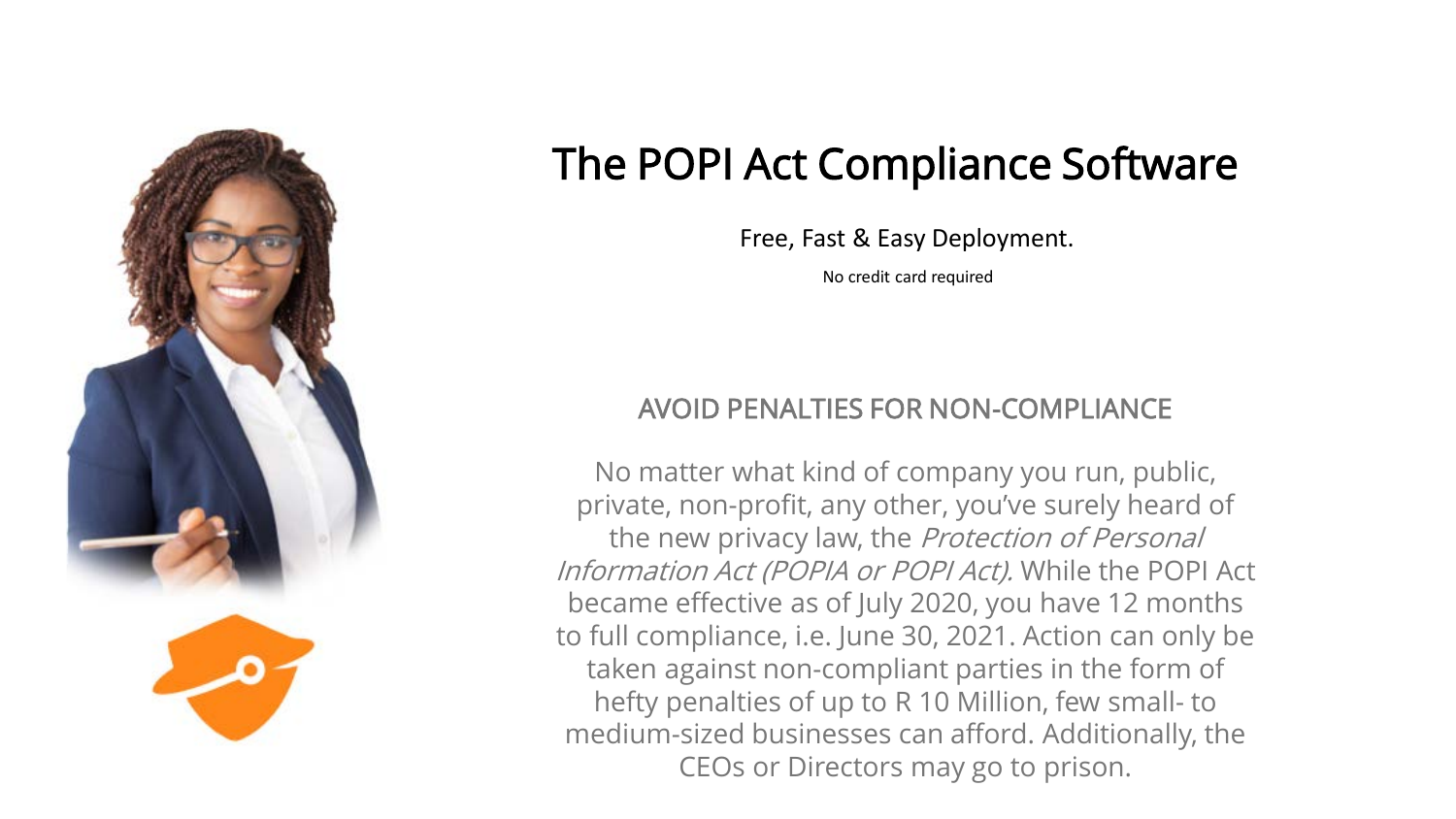#### **FULL SOLUTION FOR POPI ACT COMPLIANCE**

Bowline Security in partnership with *InfoSecEnforcer* can get prepared well in advance – your complete solution for POPI Act compliance. With our software and deployment services, you can quickly get compliant and be ready for the POPI Act, today. We're talking about a comprehensive turnkey solution that's faster, cheaper, and better than other roads to compliance.

#### Why InfoSecEnforcer ? FEATURES

•**Rapid Compliance & Rollout** •**Request Tracking & Alerts** •**Privacy Breach Prevention** •**Secure Responses to Consumers** •**Predefined Response Templates** •**Backed by Proven Case Studies\**

•**Custom Web Intake Form** •**Direct Marketing Opt-out or Opt-in** •**Multi-User Work Flow** •**Toll Free Automated Intake** •**Privacy compliance framework** •**And So Much More**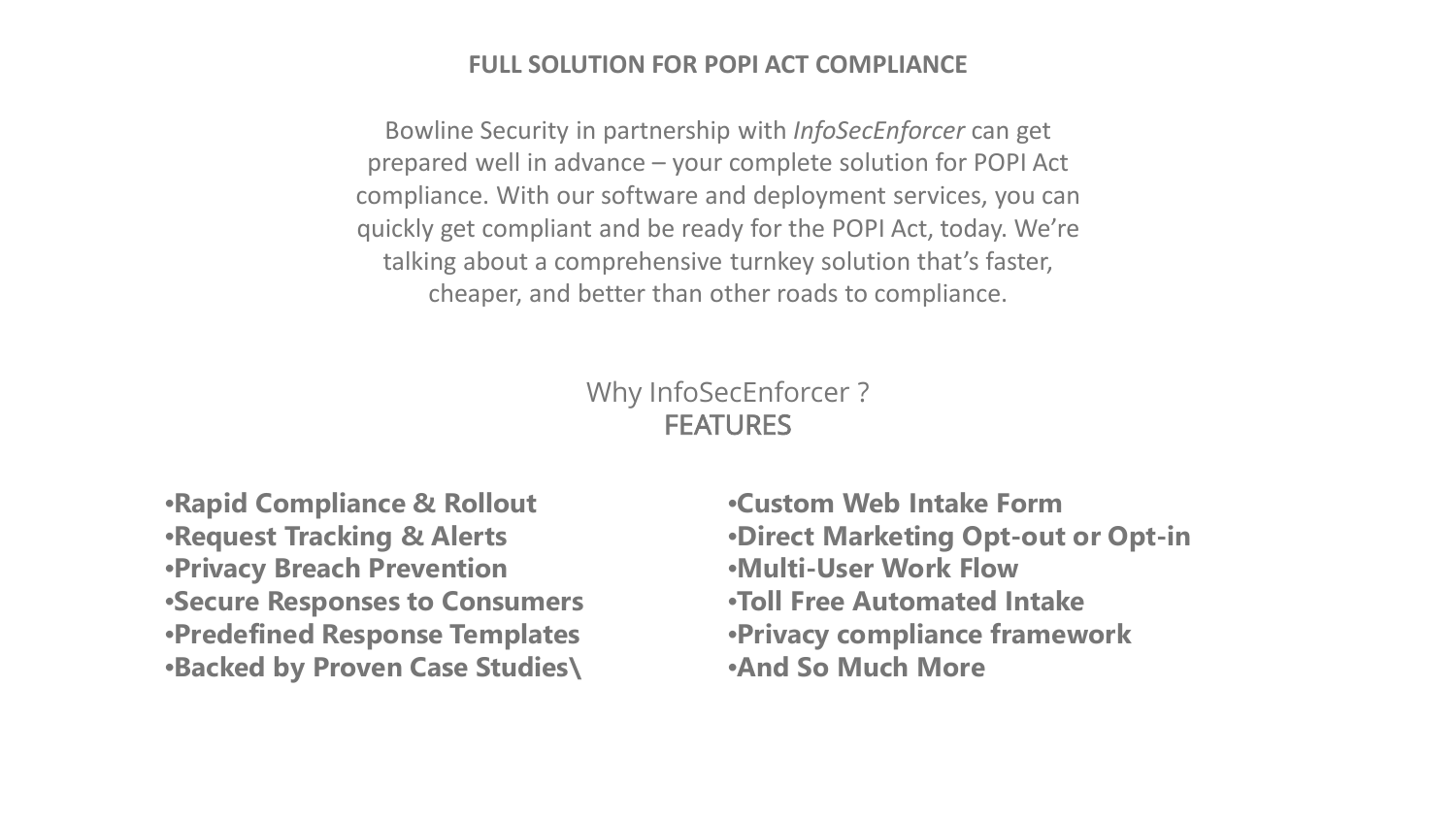#### **IT'S FREE.**

*InfoSecEnforcer* is a complimentary service for SMEs – the only of its kind to provide privacy request intake on autopilot for POPI Act. With us, you don't need to lose any more sleep over the POPI Act compliance, and you don't need to worry about budget run-offs. In partnership with Bowline Security, we provide a turn-key solution for a fixed monthly cost.

#### **THE ULTIMATE POPI ACT COMPLIANCE SOFTWARE.**

To fast-track your path to compliance, sign up with your company email address and access your FREE POPI Act compliance software immediately. We cannot accept @ Gmail or @ Yahoo. Enter your professional email address below to get compliance in the bag today, with *InfoSecEnforcer and Bowline Security!*

#### Get compliant before July 1, 2020 enforcement date.

#### How It Works?

1. **SignUp** with InfoSecEnforcer & fast-track your compliance. It is Free. Use your company email.

2. **Deploy** privacy forms & buttons on your website. You can customize them. It is easy. Plus, a compliance stamp.

3. **Respond** to consumer requests using templates. Customize responses. Manage requests & workflow.

And, **we make switching easy**. Simply export your data and move to another platform.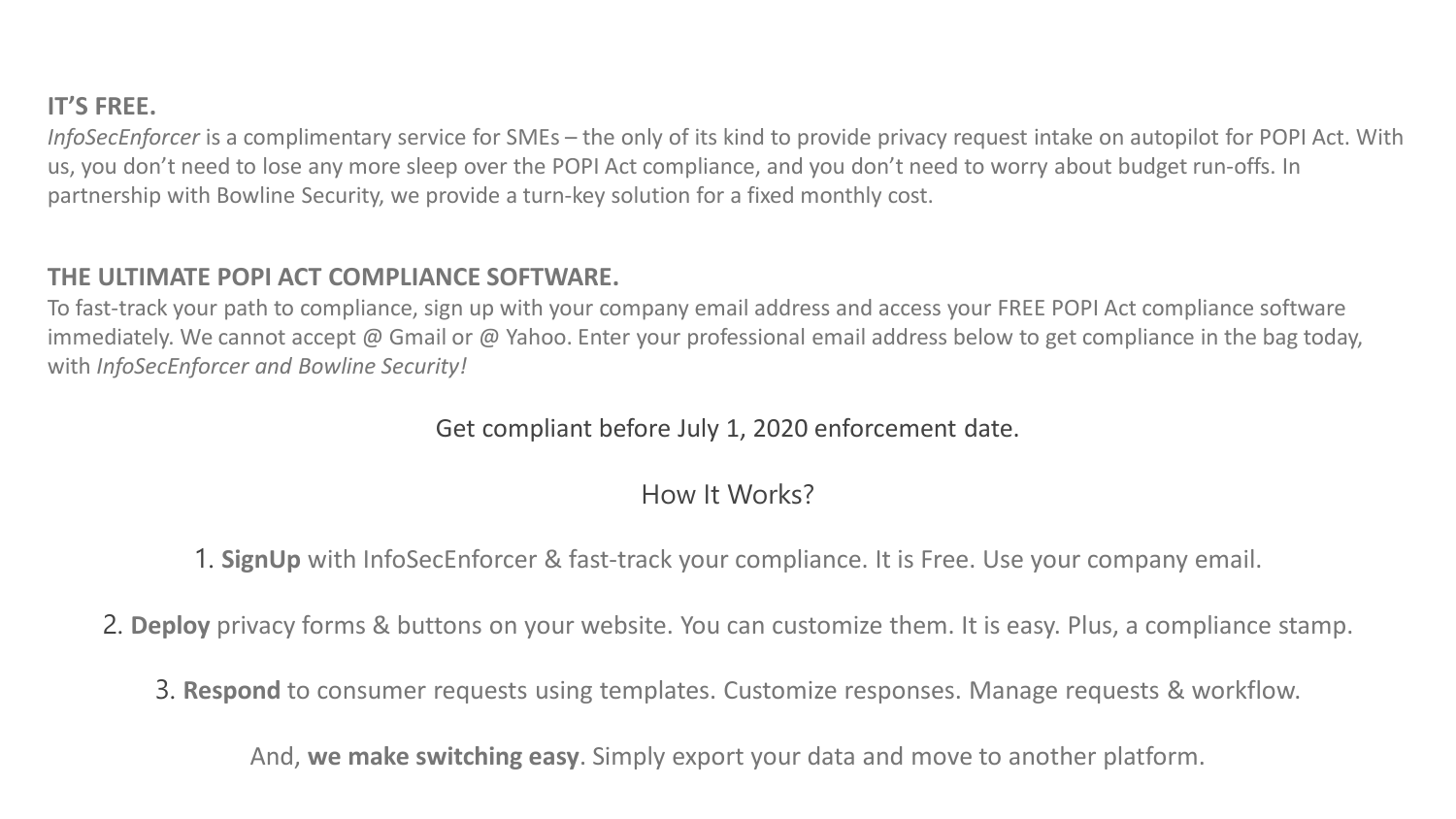# FREQUENTLY ASKED QUESTIONS.

#### Too good to be true. Is there a catch?

No, there is no trick or catch. All it takes to start your account is your work email address and a few other pieces of information. We don't even ask for your credit card.

#### Are there any limits to the usage?

The Free Plan comes with unlimited users, unlimited consumer requests, unlimited request email verification, unlimited request tracking, and audit. We also anticipate to keep adding new features to this free plan. It comes with a POPI Act compliance stamp. And you may even remove this from your web-intake page. There is no obligation. We set our limits so high that most businesses will never need to worry about it.

#### Are you selling our personal information or data?

No. Your personal information and data are yours and yours alone. All your business data is yours alone. They're safe with us. We do not sell your personal information. We do host all information with 3rd party providers who are similarly bound by our privacy policy. We'll email you about our products, support, services and company. Learn more about our *Privacy Policy*.

#### What are the paid features or plans?

Our basic software for POPI Act compliance is free to you. In addition, we provide you a turn-key package including any software and services (in partnership with Bowline Security). Our turn-key package delivers end-to-end POPI Act compliance. Our turn-key software is provided to you at a fixed price, paid monthly. You may wish to cancel anytime. Upon cancellation, you may continue to use our free basic software.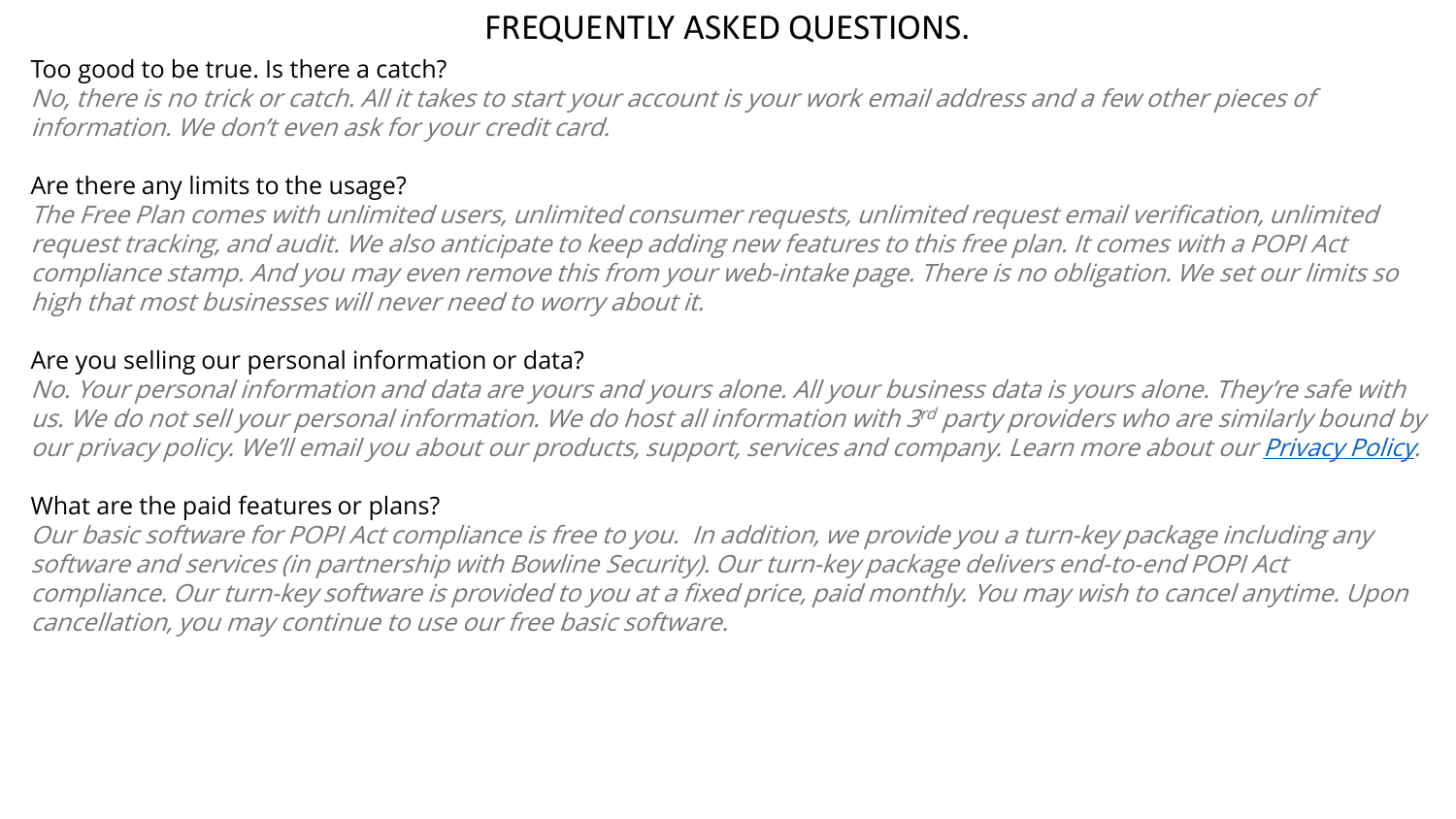# FREQUENTLY ASKED QUESTIONS.

# I am ready to buy the paid features. How should I go about doing that?

It is simple. Create your free account. Login and navigate to premium features on the menu.

## Can I customize email templates?

Sure. Once you create your free account. Login and navigate to Admin -> Email Template. By default you will get 13 email templates. You may add more, modify the existing ones, and more.

# Do I need any special software to deploy the web intake form?

No. Once you create your free account. Login and navigate to Admin -> Request POPI Form. You will find two different templates, and a download button. Navigate to each template and click the download button. You will download the html pages. You may deploy these html pages as you see fit on your website(s).

Our company has multiple websites, can we manage requests from all of these sites at one single place? We received this request from multiple customers. We provide a single login so you could manage all requests from multiple websites at one place.

### We are a managed services company. Can we manage these requests for our customers?

We are a partner-friendly company. We provide a mechanism so you could manage your customer's privacy [requests and POPI Act compliance. If you are interested in becoming our partner, please schedule](https://calendly.com/information-security-enforcer) a call with us.